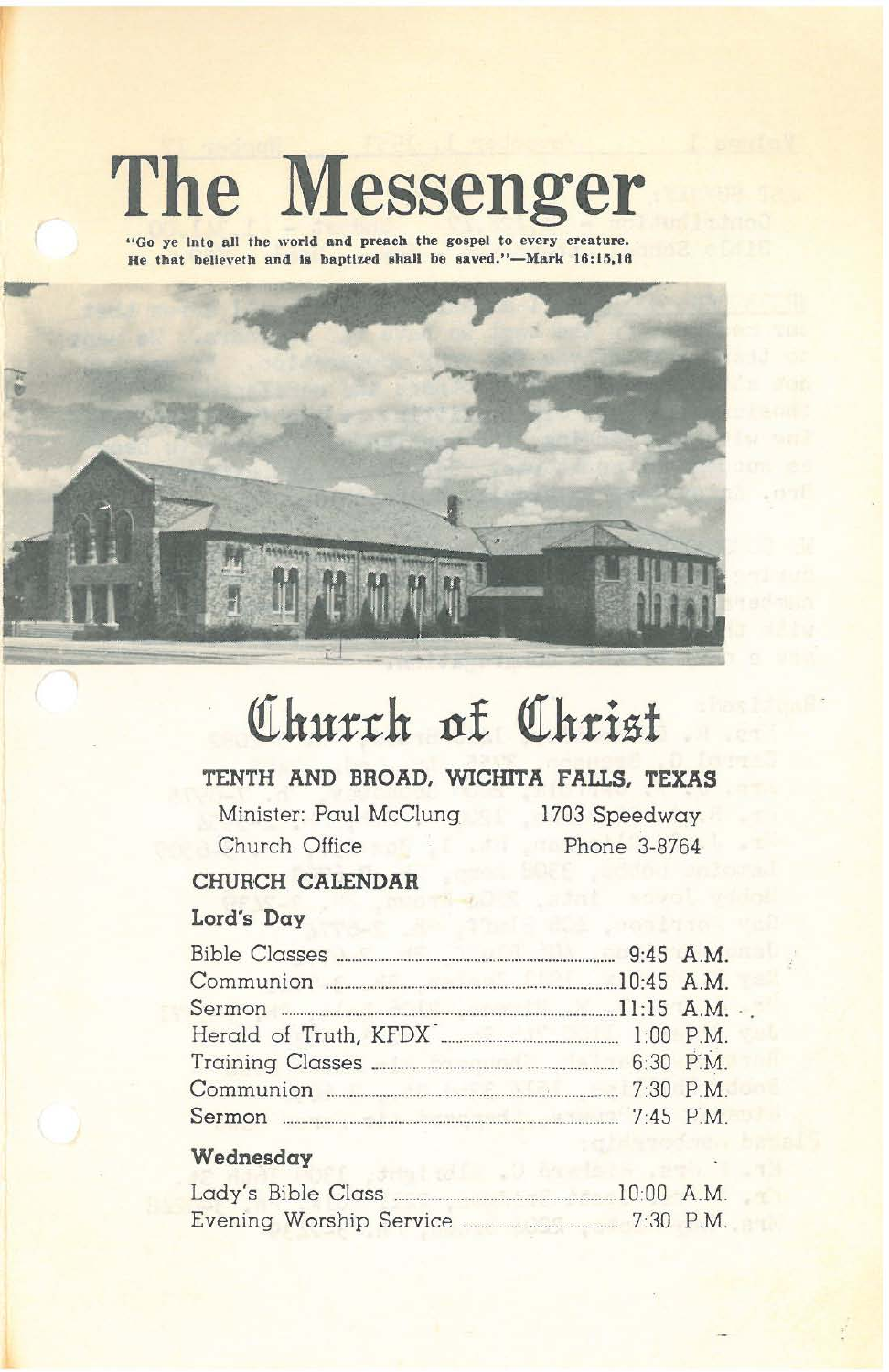November 1, 1953 Number 17 Volume 1

LAST SUVDAY:

Contribution - 1,128.47 Budget - 1,341.00 Bible School Attendance - 589 Goal - 750

SUCCESSFUL MEMPING: I am sure that all will agree that our meeting was the best we have had in years. We want to thank each of you for your cooperation. If you had not attended and brought others and manifested the enthusiasm that you did by sitting at the front and helping with the singing, the meeting would not have been as successful as it was. Our thanks are extended to Bro. Kelcy for his excellent preaching.

WE CONGRATULATE all who responded to the invitation during the meeting. Their names, addresses, and phone numbers are listed below. Please get better acquainted with these new members and make them feel that they are a part of this congregation.

Baptized:

Wirs. R. D. Bentley, 1410 Broad, Th. 3-2082 2 Carrol G. Branson, 3755 Stu. '.gd., "AFB of Mrs. J. W. Carroll, 2806 Speedway, <sup>o</sup>h. 7-0975 25 Mr. B. J. Clingman, 1200 . 6th, Ph. 2-5954 -Mr. J. C. Clingman, Rt. 1, Box 437, Fr. 3-6509 <sup>25</sup> Lamoine Hobbs, 3308 Kemp, Ph. 7-6768 -Bobby Joyce ints, 2204 Brown, Ph. 3-2439 Gay Morrison, 406 Bluff, <sup>b</sup>h. 2-6774 35 Jane Morrison, 406 Bluff, Ph. 2-6774 2<sup>5</sup> Ray F. Murray, 1911 Keeler, <sup>ph.</sup> 3-7761 -Mr. & Mrs. R. W. Mivens, 2106 Yale, Ph. 7-3371 55 Jay O'Mary, 1100 7th St., Ph. 3-5513 Bertis d. Parish, Sheppard Air Force Base 25 Bobby Phillips, 1514 32nd St., 7-6637 <sup>95</sup> Ricardo **6. Powers**, Sheppard Air Force Base Placed Membership:

16th, & Mrs. Richard C. Albright, 1309 16th St. -Fr. & Frs. Scott Bridges, 2211 Polk, Ph. 3-0248 Hrs. Roy Mints, 2204 Brown, Ph. 3-2439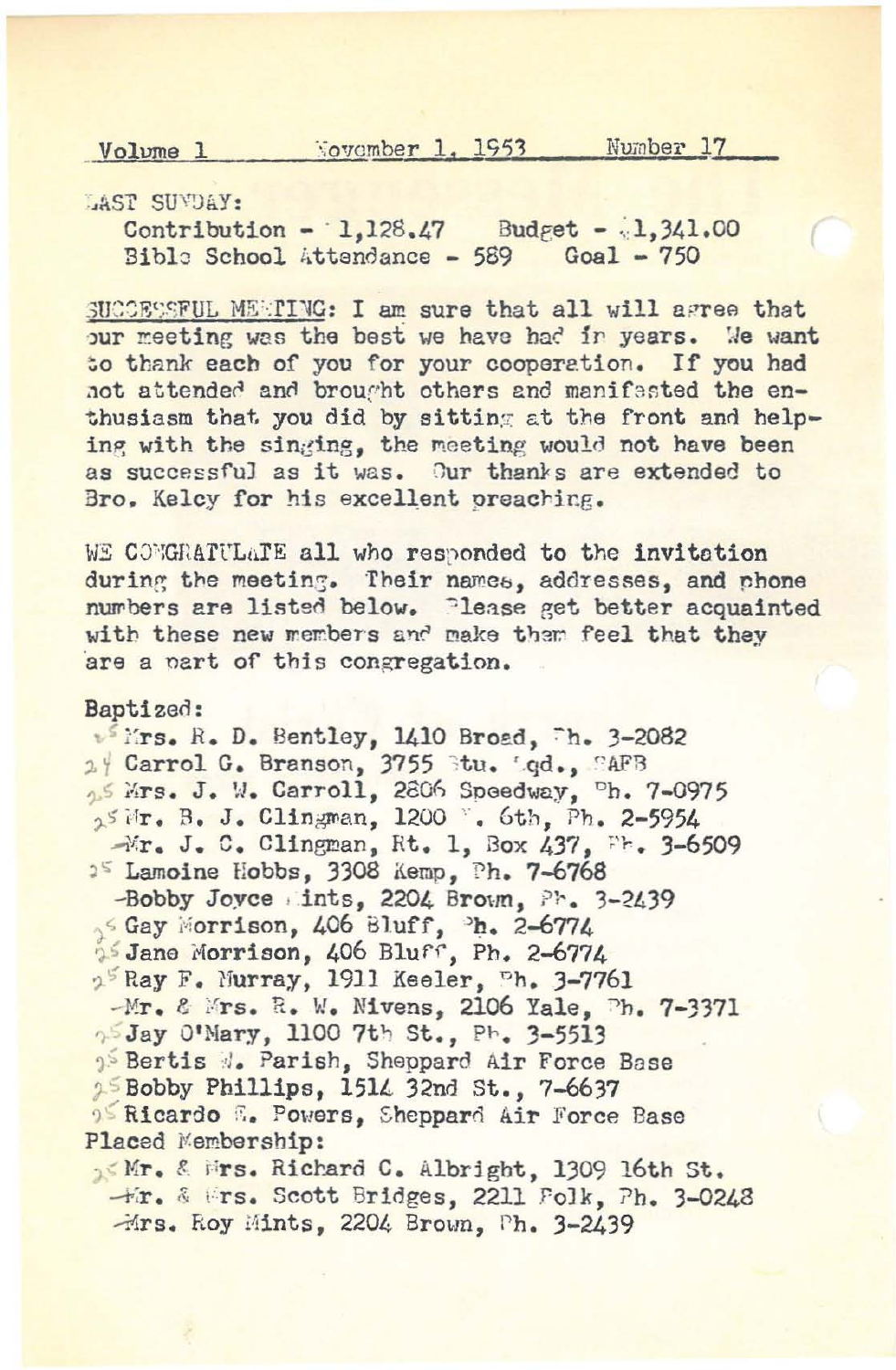#### Restored:

2<sup>5</sup>Mrs. W. A. Adams, 2808 Baltimore & memb. -Mrs. J. L. Brown, 1712 Magnolia, Ph. 3-9372<br>-Mrs. J. C. Clingman, Rt. 1, Box 437, Ph. 3-6509 <sup>2</sup>Mr. & Mrs. H. R. Hall, 4719 Augusta, Ph. 7-12051 men. <sup>J.Sue</sup> Hays, 1659 McGregor, Ph. 2-3018 15Mrs. L. J. Lile, 1718} Elizabeth, Ph. 2-9307  $25$  Bob Roger, 1105 $\frac{1}{2}$  Bluff, Ph. 3-6113 1<sup>5</sup>Mrs. Tom Skillman, 235b Beaumont, <sup>25</sup> Margaret Wiist, 3118 Colquitt, Ph. 7-0937 1 Mrs. T. D. Vaughn, 1675 Keeler, Ph. 7-1375 15Mrs. L. D. Whitecotton, 18 Wichita Garden, Ph. 3-5469

BROTHER TOMMY GILLENTINE sends best regards to his many friends here, and would like to hear from you. His address is - Pvt. Thomas G. Gillentine Co. A,Slst Med. Tk. Bn. CC"B" 5th Armd Div. Camp Chaffee, Ark.

THE REGULAR BUSINESS MEETING of the elders and deacons. will be held at 4:30 this afternoon.

THE TURLEY CHILDREN'S HOME paid us an unexpected visit last Monday. Thanks to our pantry, we were able to supply them with  $$35.17$  worth of groceries. Also 14 dresses, 4 pair trousers, 2 coats, and 1 jacket. But now the pantry shelves are barel Please bring canned goods to re-stock these shelves as soon as possible.

NURSERY TO BE ENLARGED. There is an immediate need for more nursery service and facilities. The only room on the main floor large enough to improve the situation is room No. 2. The elders have authorized this improvement. The very cooperative and congenial attitude of the teachers in making all the changes necessiated by this change is appreciated.

CONGRATULATIONS to Mr. and Mrs. J.D. Hogan upon the arrival of a daughter, Suzan Jane, born October 27th.